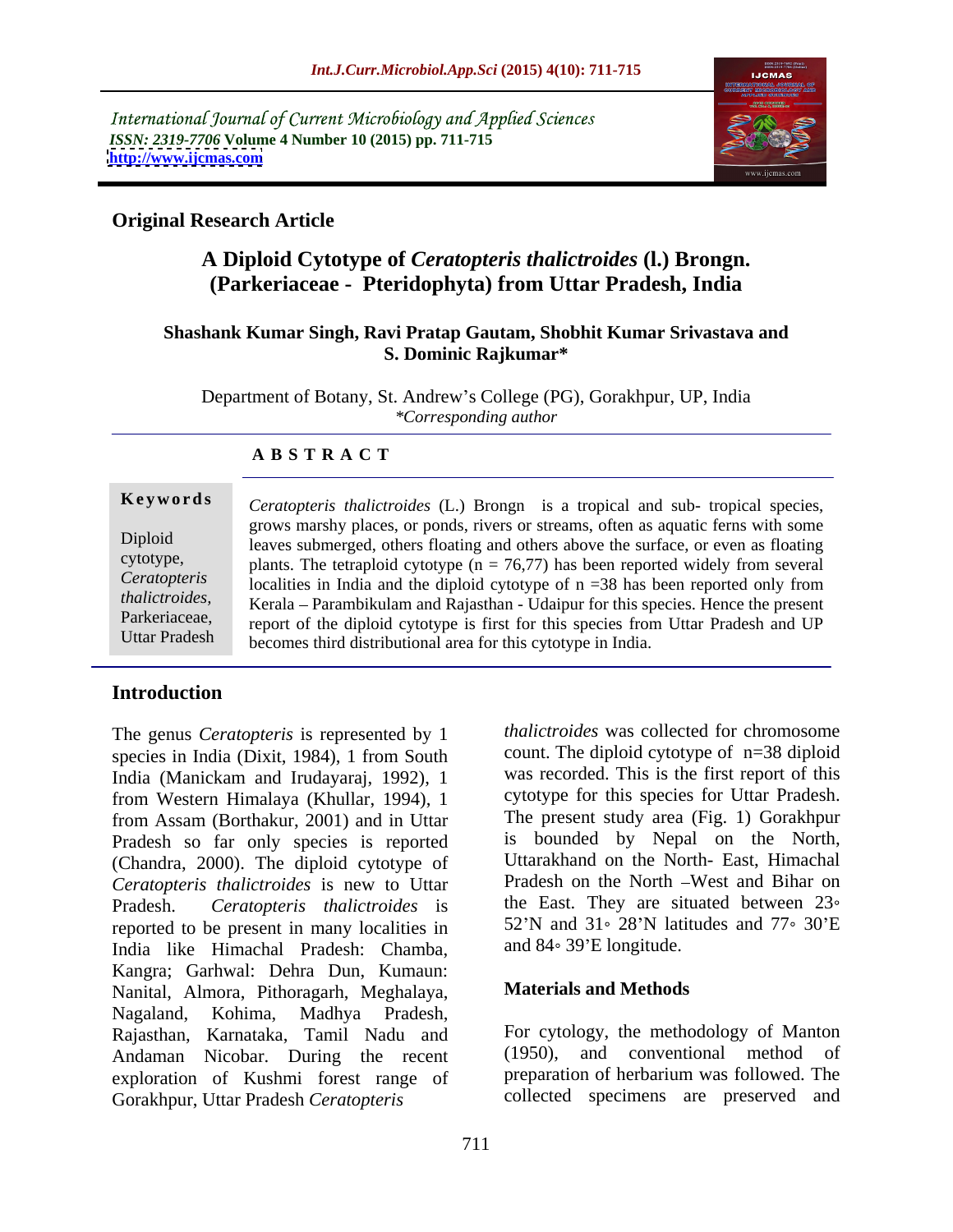deposited in Department of Botany, St.

*thalictroides* the tetraploid cytotype (n = 2) for *Ceratopteris thalictroides* from 76,77) have been reported widely from wild (Javalgekar, 1960), Western Ghats -

Andrew's College, Gorakhpur, Uttar Kathmandu Valley (Roy *et al.,* 1971), Pradesh, bearing the accession numbers: Kerala - Manavalakurichy (Kurichan, 1978), 201. Western Ghats - Tamil Nadu, Tiruchi **Specimens examined:** Kusmi forest - cytotype (n = 38) has been also reported Gorakhpur, SACH-201: 19.09.13: 90m from two places in India: Kerala - **Results and Discussion** Rajasthan - Udaipur, Bhilwara (Pareek *et Ceratopteris thalictroides* is a very common this plant from Uttar Pradesh. The present species in the study area. In *Ceratopteris*  report of the diploid cytotype (n = 38) (Fig. North America by Robert M. Lloyd (1974, the first report of this cytotype from Uttar 1993) and from several localities in India; Pradesh and UP becomes the third Kerala – Trivandrum Veli (Ninan, 1956), distributional area for this cytotype in India. Maharastra – Bombay Nimal Tank Island, The sporangia (Fig. 3) and Spore (Fig. 4) deposited in Department of Botany, St. Nilambore (Kurichan, 1968), Nepal –<br>
Anadesh, bearing the accession numbers:<br>
Kerala - Manavalakurichy (Kurichan, 1978),<br>
201. Western Ghas – Tamil Nadu, Tiruchi<br> **Specimens examined:** (Irudayaraj and Manickam, 1987). Diploid Parambikulam (Kurichan, 1968) and *al.,* 2005). There is no cytological record of 2) for *Ceratopteris thalictroides* from Gorakhpur, Uttar Pradesh signifies that it is structures were studied and were found to be normal in appearance.

**Fig.1** Map of the study area – Uttar Pradesh

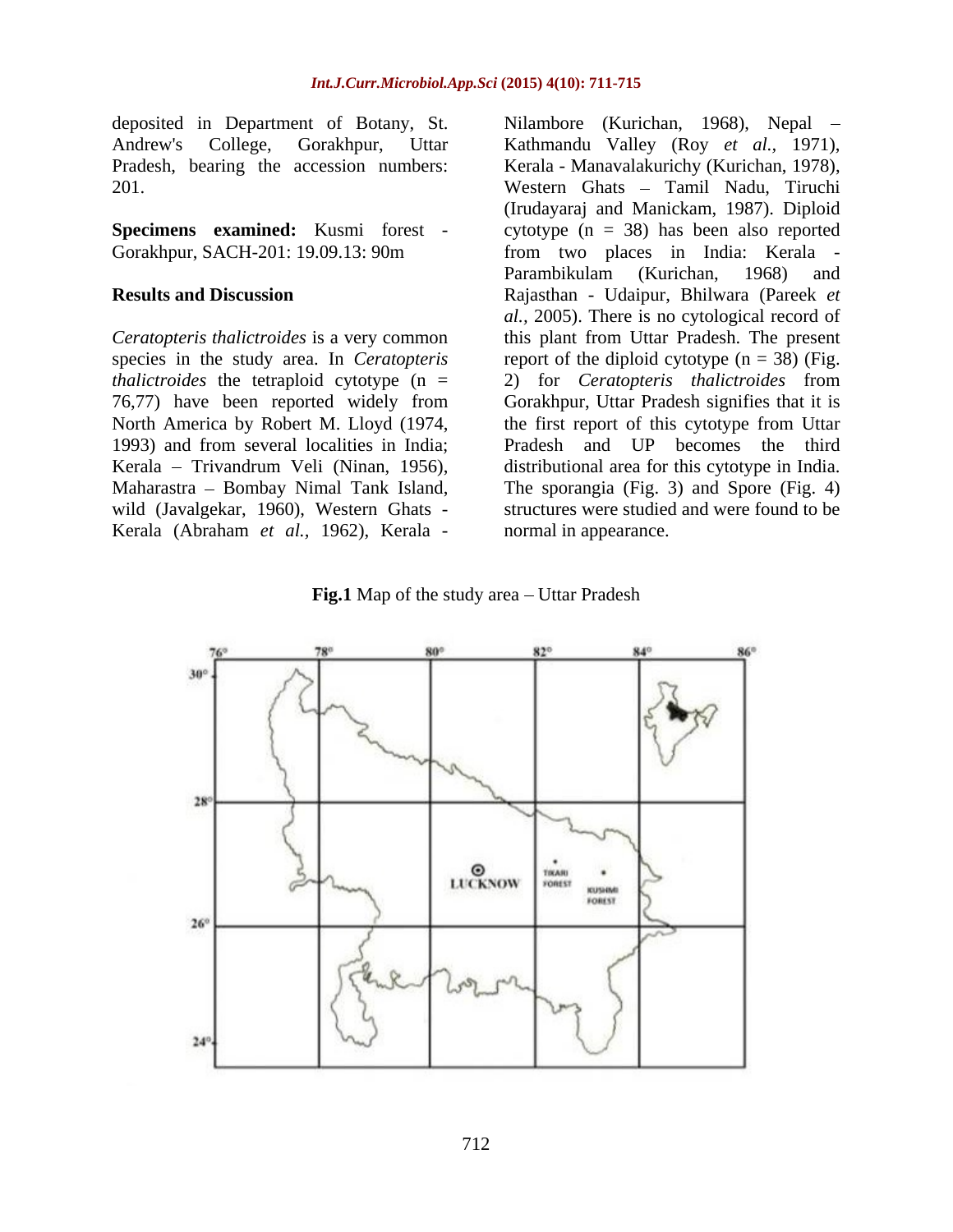## *Int.J.Curr.Microbiol.App.Sci* **(2015) 4(10): 711-715**

**Fig.2** Habitat photo of plant (*Ceratopteris thalictroides*)



**Fig.3** a. Frond of *Ceratopteris thalictroides;* b. Portion of fertile Part; c Venation pattern of Leaf; d. Enlarged portion of Scale; e. Enlarged portion of pinnule

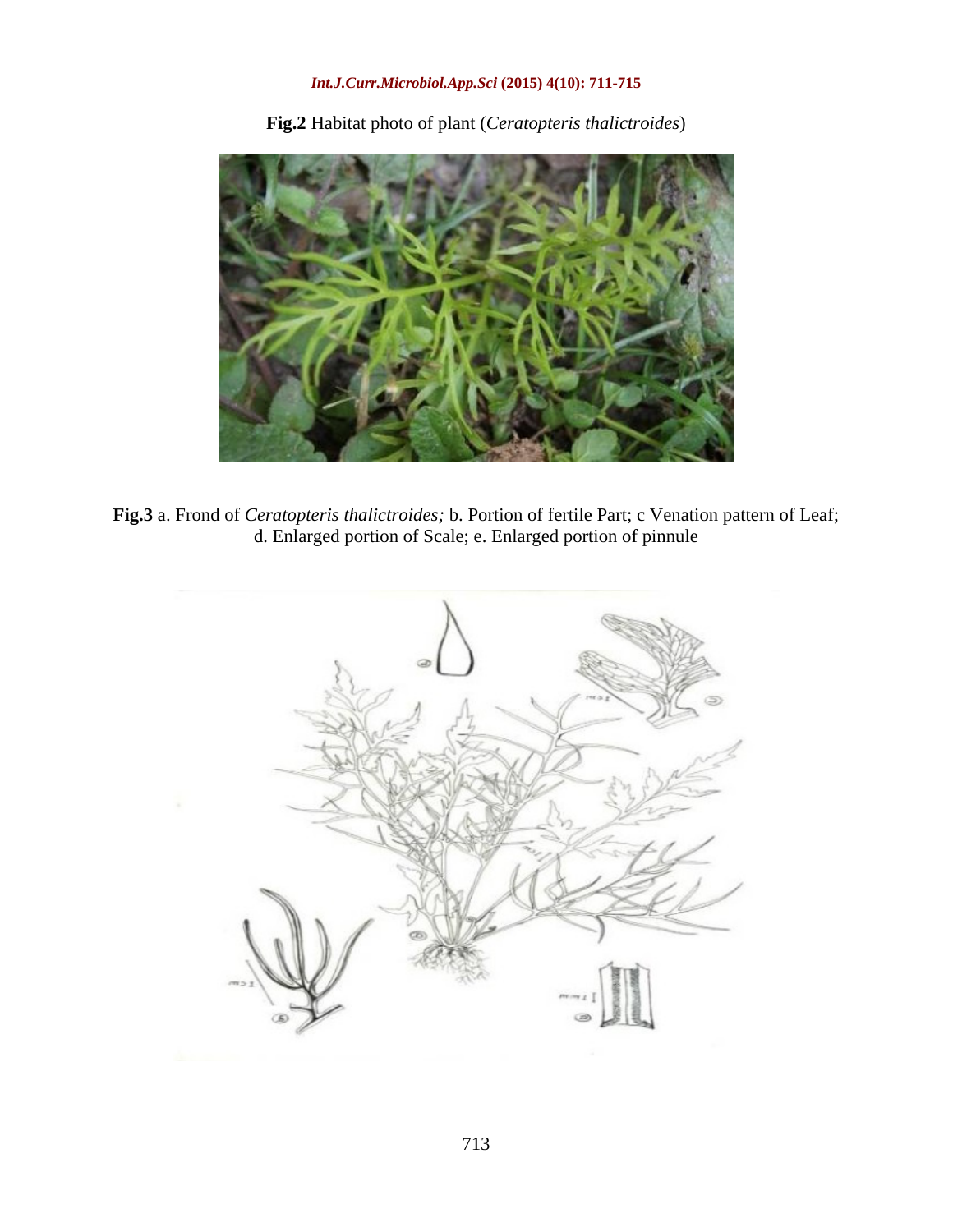

The authors are thankful to the Principal, St. Bot. Soc., 41: 339–421. Andrew s college (PG), Gorakhpur, Uttar Borthakur, S.K., Deka, P., Nath, K.K. 2001. Pradesh for the facilities and the Illustrated manual of ferns of Assam. encouragement given to us. One of the authors (SDR) is thankful to CSIR, India (CSIR Sanction No. 38 (1282) 11/EMR -II) for the financial assistance. (Enumeration, Synonyms and

Abraham, A., Ninan, C.A., Mathew, P.N. 1962. Studies on the cytology and<br>phylogenyof the Pteridophytes VII

Acknowledgement **Acknowledgement** Observations on one hundred species of South Indians Ferns. *J. Indian Bot. Soc.,* 41: 339–421.

- Bishen Singh Mahendra Pal Singh, Dehradun. Pp. 170-198.
- **Reference** Distributors, Dehra Dun. Chandra, S. 2000. The ferns of India (Enumeration, Synonyms and Distribution), International Book Distributors, Dehra Dun.
	- Dixit, R.D. 1984. A census of the Indian Pteridophytes. Bot. Surv. India, Dept. of Environment, Howrah.
	- phylogenyof the Pteridophytes VII Irudayaraj, V., Manickam, V.S. 1987. In: